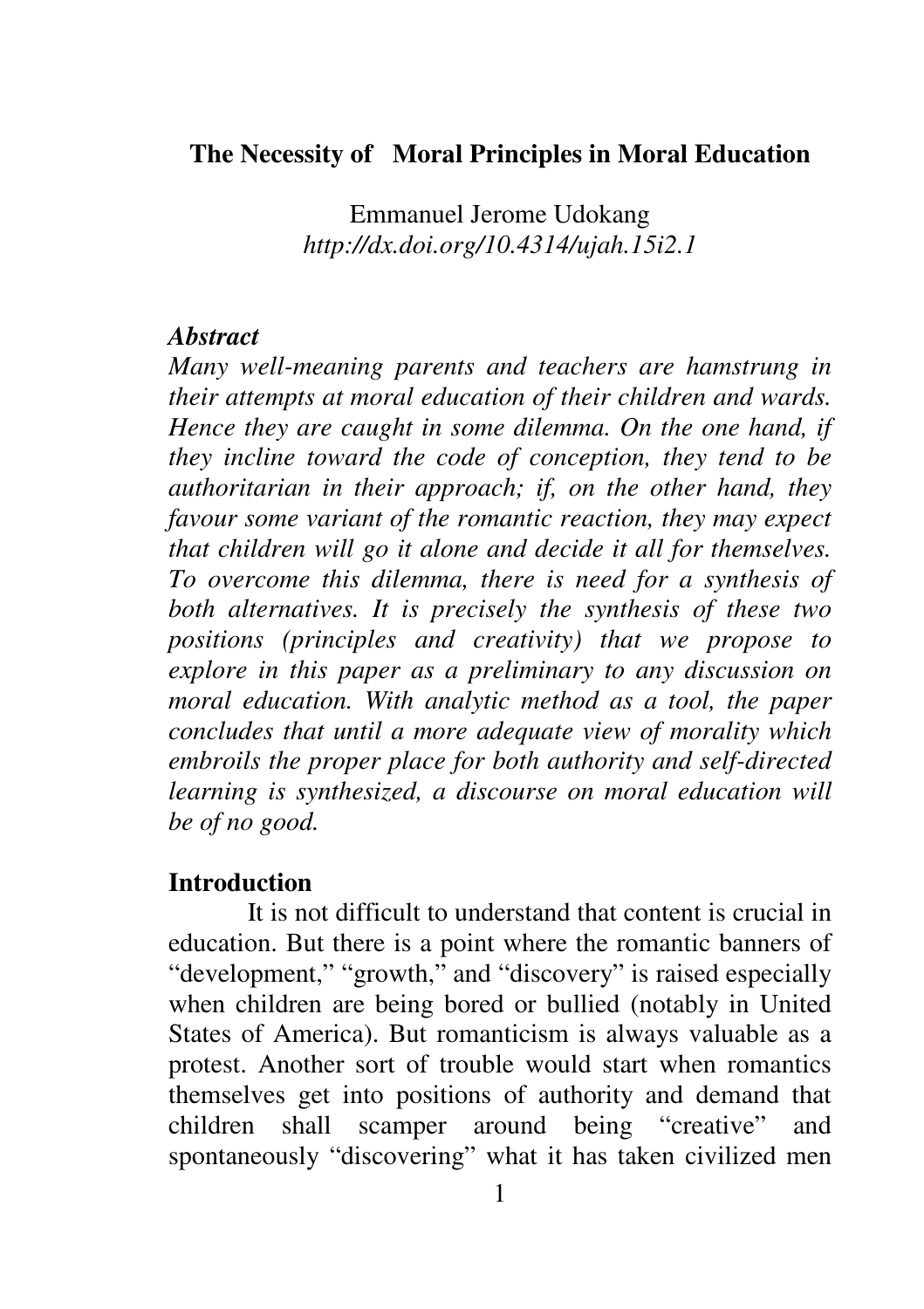centuries to understand. Some synthesis has to be worked out between established content and individual inventiveness. The basis for such a synthesis is to be found mainly in those public historically developed modes of experience whose immanent principles enable individuals to build up and revise an established content and to make something of themselves within it. In science, for instance, merely learning a lot of facts is a weariness of the spirit; but a man untutored in a scientific tradition, could not ask a scientific question, let alone exhibit "creativity". Originality is possible only for those who have assimilated some content and mastered the mode of experience, with its immanent principles, by means of which this content has been established and repeatedly revised.

The same sort of Hegelian progression is detectable in morality. Morality to many still conjures up a code prohibiting things relating to sex, stealing, and selfishness. The very word "code" suggests a body of rules, perhaps of an arbitrary sort, that all hang together but that have no rational basis. To others, however, morality suggests much more individualistic and romantic notions, such as criterionless choices, individual autonomy, and subjective preferences. Whether one experiences anguish in the attempt to be "authentic," or proclaims, like Bertrand Russell, that one simply does not like the Nazis, the picture is roughly the same – that of the romantic protest. Synthesis must be sought by making explicit the mode of experience which has gradually enabled civilized people to distinguish what is a matter of morals from what is a matter of custom or law, and which has enable them to revise and criticize the code in which they have been brought up, and gradually to stand on their own feet as autonomous moral beings. This they could never have done without a grasp of principles.

It is the details of this sort of synthesis that we propose to explore in this paper as a preliminary to any discussion of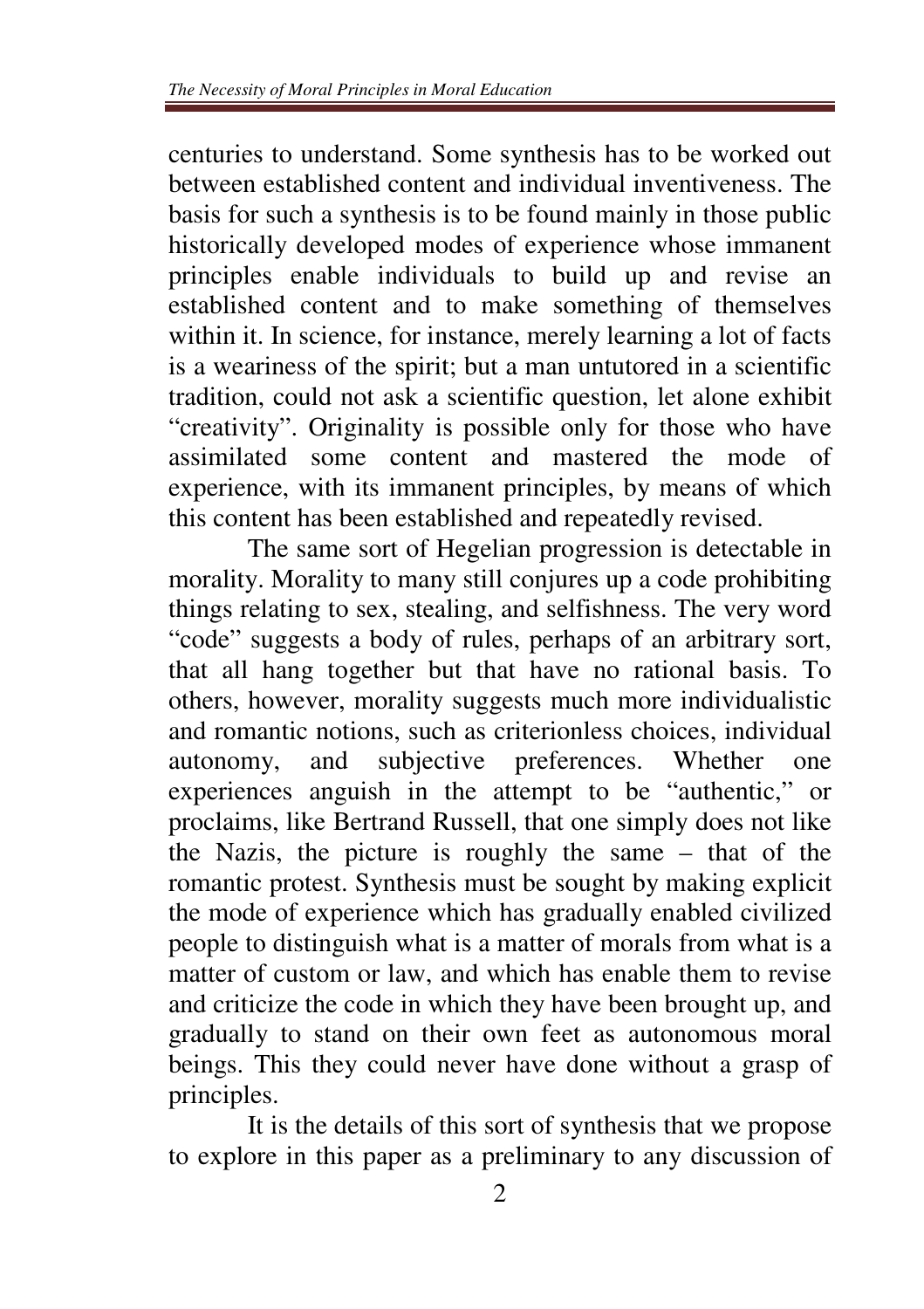moral education; for it is no good talking about moral education until we have a more determinate conception of what is involved in being "moral." Because they are uncertain about this, many well-meaning parents and teachers are hamstrung in their attempts at moral education. If they incline toward the code of conception, they tend to be authoritarian in their approach; if, on the other hand, they favour some variant of the romantic reaction, they may expect that children will go it alone and decide it all for themselves. A more adequate view of morality should reveal the proper place for both authority and self-directed learning in moral education. The nature of principles requires to be examined.

## **The Nature of Principles**

A place for principles in the moral life must be insisted on without making too far-flung claims for what they can prescribe without interpretation by means of a concrete tradition. Indeed we want to insist on the importance of such traditions for the learning of principles as well as for their interpretation. Before, however, this theme is developed in detail, more must be said about the nature of principles in order to remove widespread misunderstandings.

First of all, what are principles? A principle is that which makes a consideration relevant. Suppose that a man is wondering whether gambling is wrong and, in thinking about this, he takes account of the misery caused to the families of gamblers he has known. This shows that he accepts the principle of considering people's interests, for he is sensitized to the suffering caused by gambling rather than horror-struck at the amount of greenness in the world created by the demand for green tables. He does not, in other words, accept the principle of the minimization of greenness. He may or may not be able to formulate it and to defend it against criticism, as some, like Oakeshott (1962) and Dancy (2004: 2) who are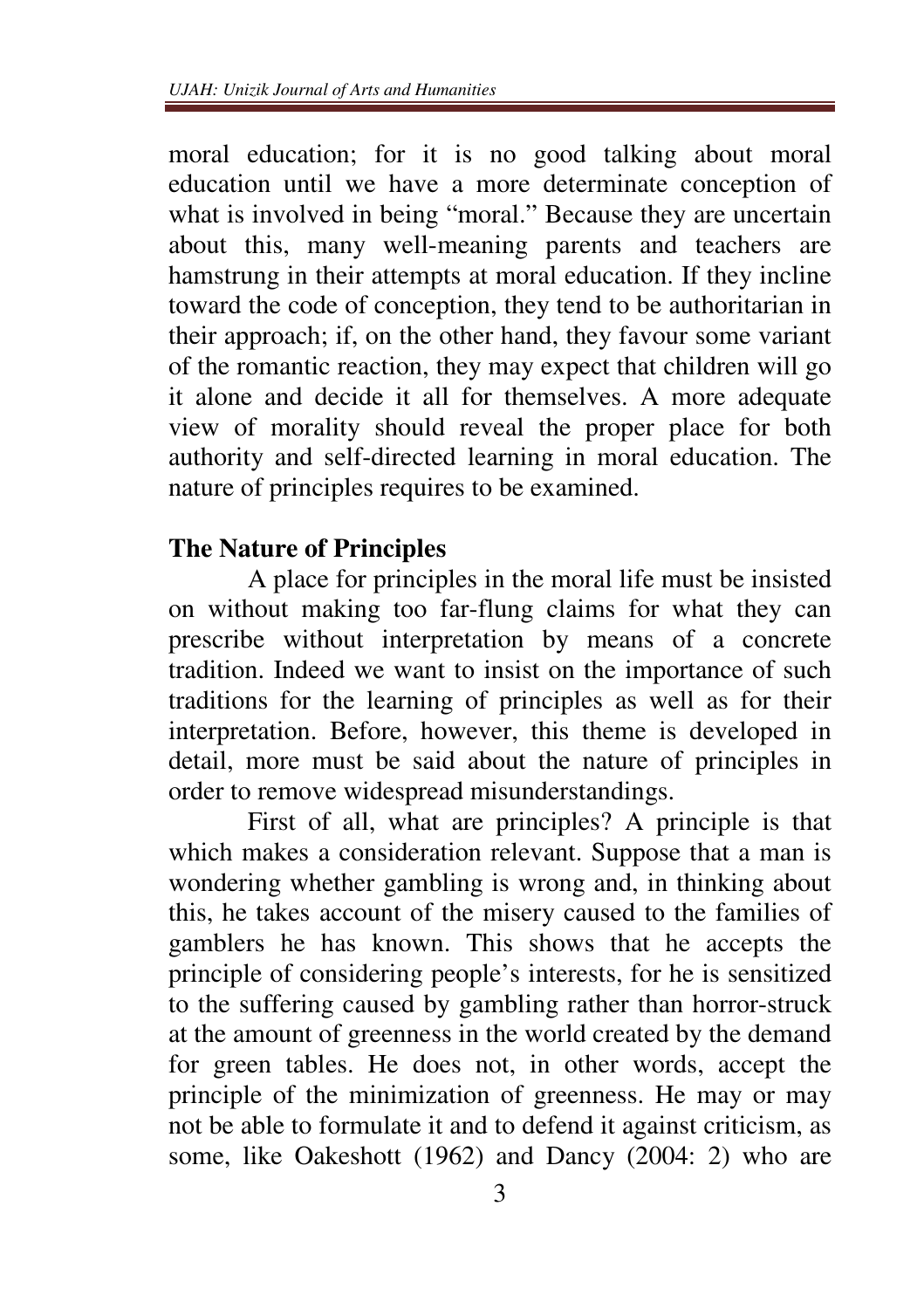allergic to principles, suggest. Rather it depends on whether a man is sensitized to some considerations and not to others.

Of course, formulation is necessary if one intends to embark on some moral philosophy in the attempt to justify principles. And it might well be said that the task of justifying them is a crucial one for anyone who is according them the importance we are according them. There are a limited number of principles which are fundamental but non-arbitrary in the sense that they are presuppositions of the form of discourse in which the question "What are the reasons for doing?" is asked seriously. The principles which have this sort of status are those of impartiality, the consideration of interests, freedom, respect for persons, and probably truthtelling. Such principles are of a procedural sort in that they do not tell us precisely what rules there should be in a society but lay down general guidance about the ways in which we should go about deciding such matters and indicate general criteria of relevance. It was argued that these principles are presuppositions of what is called the democratic way of life, which is based on the conviction that there is a better and a worse way of arranging our social life and that this should be determined by discussion rather than by arbitrary fiat (Ozumba 2001, 43).

Even if it is granted that arguments along these lines might be sustained for a few fundamental principles, further difficulties might still be raised. It might be said, for instance, that stress on the importance of principles in morality implies rigidity in the moral life. A picture is conjured up of Hardylike characters dourly doing their duty while the heavens fall about them. Certainly some kind of firmness is suggested by the phrase "a man of principle." But here again, there are misunderstandings. A man of principle is one who is consistent in acting in the life of his sensitivity to aspects of a situation that are made morally relevant by a principle. But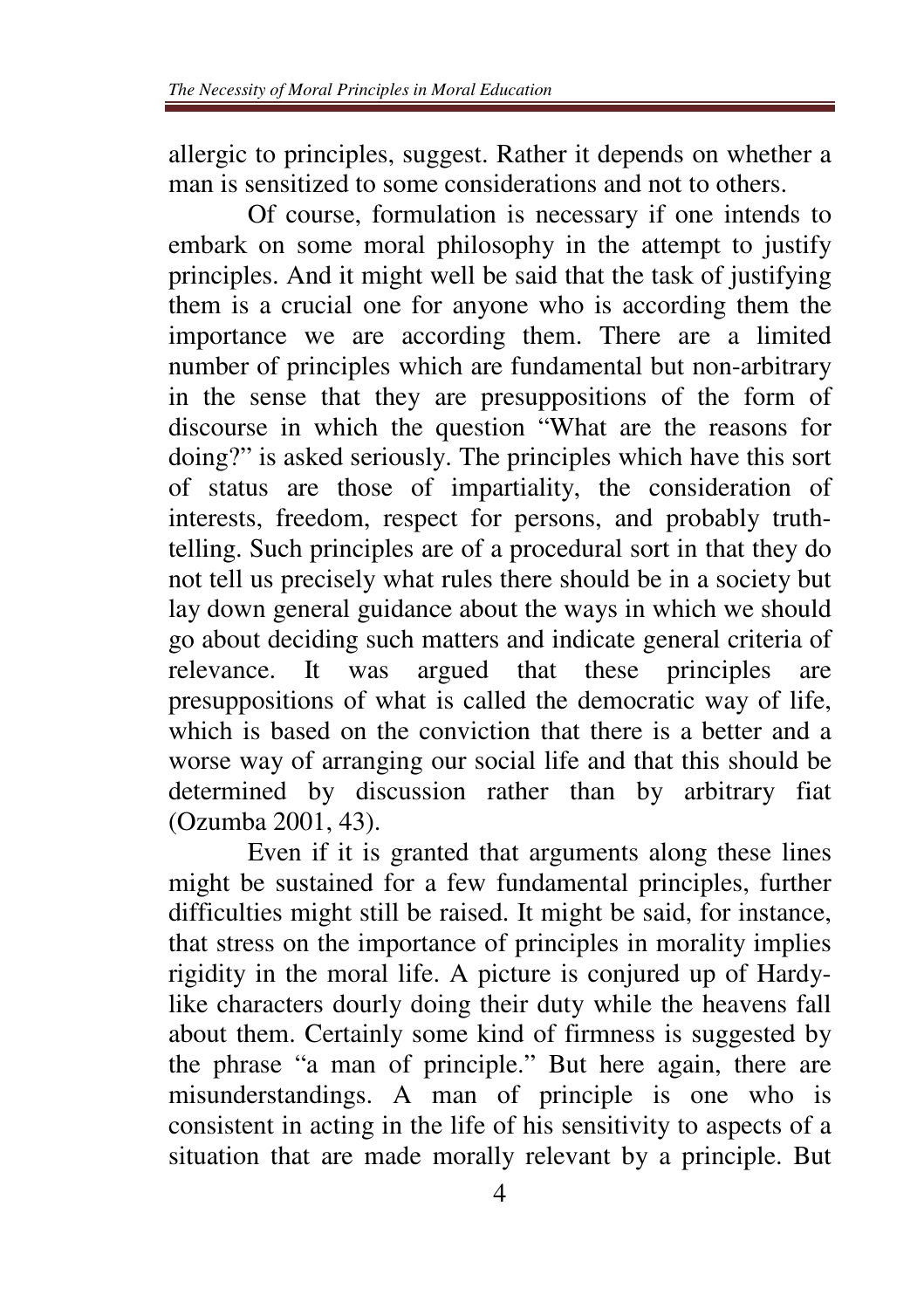this does not preclude adaptability due to differences in situations, especially if there is more than one principle which makes different factors in a situation morally important.

A more usual objection to belief in such fundamental principle is that they are not absolute. But there is an ambiguity in this type of objection. Absolute can be used as opposed to relative or related to a particular culture. There are the usual arguments about the relativity of particular rules in this sense and the failure of many in the world to place much store by a principle like that of fairness. There is a lack of consensus. Science would be in a poor plight if it depended on universal consensus. Most people in the world do not think this way and never have. Does this affect either Newton's laws or – more importantly – the rational procedures by means of which they have been tested? What does it matter if there are some people in the Pacific who do not think it important to be fair? They do not do geometry either or test their assumptions by experiment.

Once the form of thought  $-$  be it science or morality  $$ has developed, a certain kind of autonomy and absoluteness goes with it. A man who thinks rationally in these spheres cannot give up the law of non contradiction and many other principles which are presupposed in the general attempt to decide matters on the basis of reason. A rational man can no more give up, in the moral sphere, the principle that he should consider people's interests than he can, in the scientific sphere, give up the principle that he should decide between alternative hypotheses in the light of the observational evidence. But a degree of absoluteness at this level is compatible with a vast amount of change and relativity at lower levels. The history of science (whether empirical or otherwise) is the history of assumptions that have either been discarded or found to be valid only under certain limited conditions. But what have not been discarded are the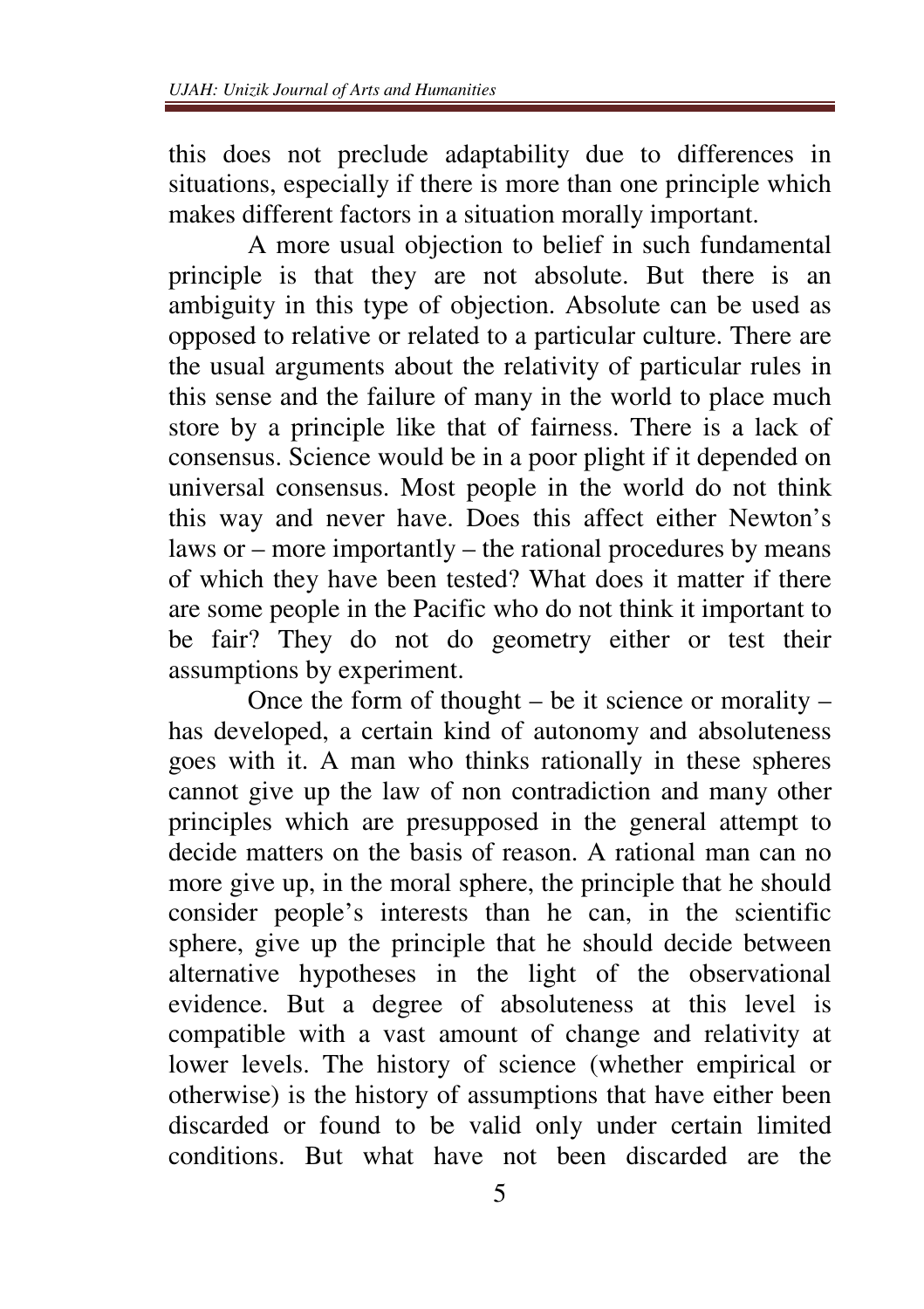principles of procedure by reference to which assumptions have been accepted or rejected. Similarly with morality; a certain degree of absoluteness at the level of fundamental principles is quite compatible with change and "relativity" at a lower level.

Absolute, on the other hand, can be contrasted with prima facie rather than with "Relative". These two are often confused and they generate a lot of rather muddled thinking. Often those who are opposed to "absolute" principles have in mind another type of consideration which is much more pertinent. They maintain that principles or basic rules cannot be "absolute" because there are circumstances in which they have to be bent a bit. What about "white lies" for instance? What about breaking a promise to save someone else's life? Do not circumstances alter cases?

Of course, they do – provided that the circumstances fall under some other principle. All principles or rules are subject to an "other things being equal" clause. And things are not equal if another principle is relevant to the situation. If there is more than one fundamental principle, it must sometimes be the case that there is a conflict. A person has to act in such cases and whatever he does one of his principles is infringed. A "white lie" ( that is, withholding of truth to serve life), for instance, is not one told for gain or glory. It is one told when telling the truth might, for instance, cause untold suffering. A choice has to be made between telling the truth and causing great suffering. One principle has to be infringed. Which is it likely to be? But just because there are some cases like this where a principle has to be infringed, nothing follows about the general duties involved. The general duty to tell the truth is not undermined by the fact that on rare occasions other duties are more urgent.

There are, for instance, many whose life has been haunted by the necessity of making such agonizing choices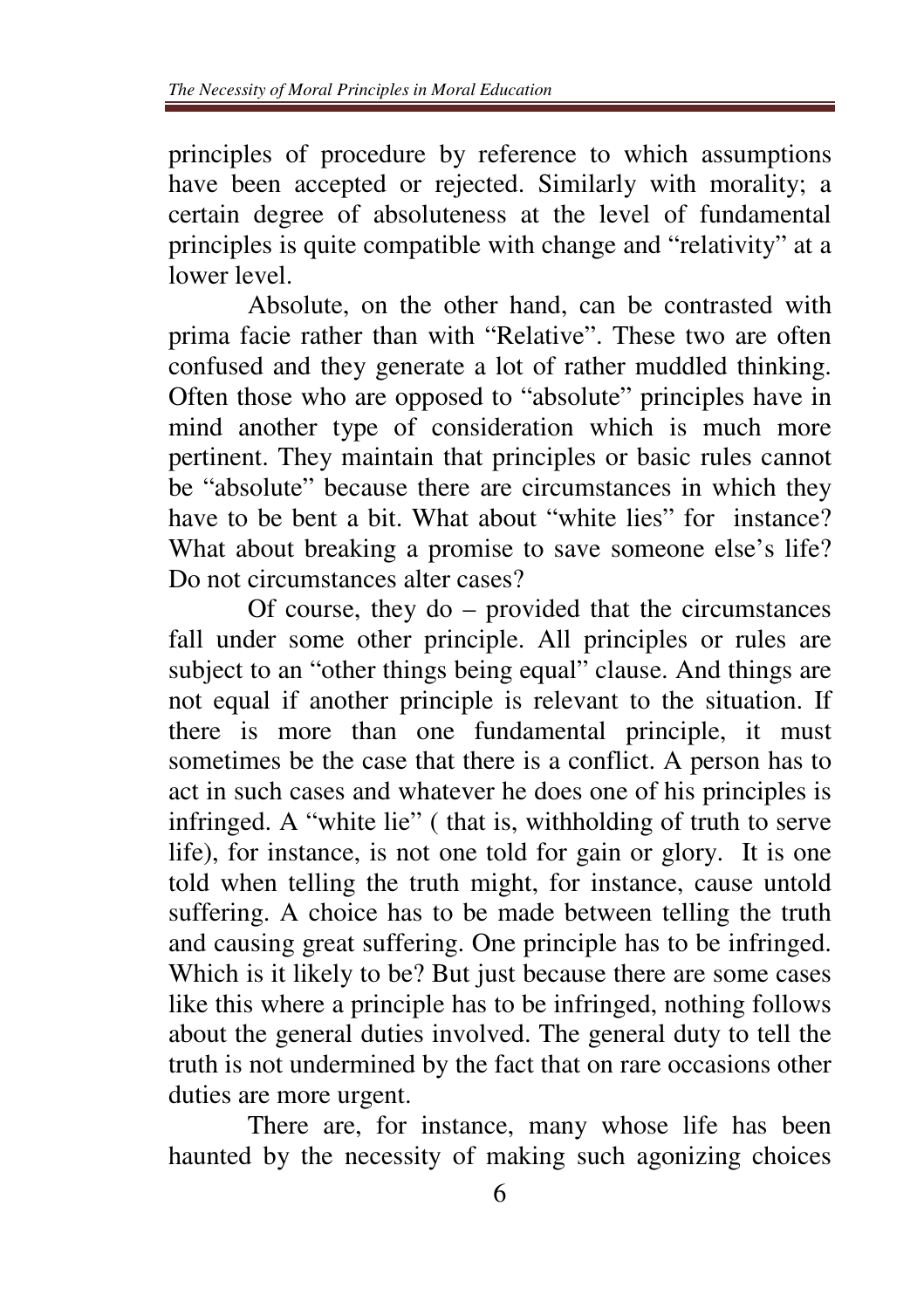between duties. They tend, therefore, to think of all morality in terms of individual decision and choice. This is surely an exaggerated and over-dramatic view of how we are placed. Such conflicts and agonies could not arise unless we have first come to realize that certain duties were incumbent on us. And we could not sensibly be said to "choose" between alternatives unless we first had principles which made alternatives morally relevant. And it is nonsense to say that as children we "choose" o decide for ourselves that things like lying or breaking promises are wrong.

Talk of individual decision and of "commitment" is, of course, the obverse side of the acceptance of relativism. For if you do not believe that there is any possibility of people making mistakes about moral matters you either shrug your shoulders and stick to the tradition in which you have been brought up, or you make a fuss about individual choice. And people draw attention to individual choice more or less apologetically. Individual choice, in our view, is very important in the development of character and in the application of rules to particular cases – either when there is a clash between rules or when there is a more straightforward clash between duty and inclination. But it should not be extended to cover the whole area of morals – especially the acceptance of general principles and basic rules. How many of us have ever "decided" that lying is wrong or have "chosen" not to murder our neighbours?

Another time-honoured objection is that principles are products of reason and hence inert. We may mouth them or assent to them, but this may be a substitute for acting in a morally appropriate way. Part of the answer to this objection is to be found in the answer to the criticism that links having principles with the ability to formulate them and to defend them. But there is a further point that needs to be made. Notions such as "fairness" and "the consideration of interests"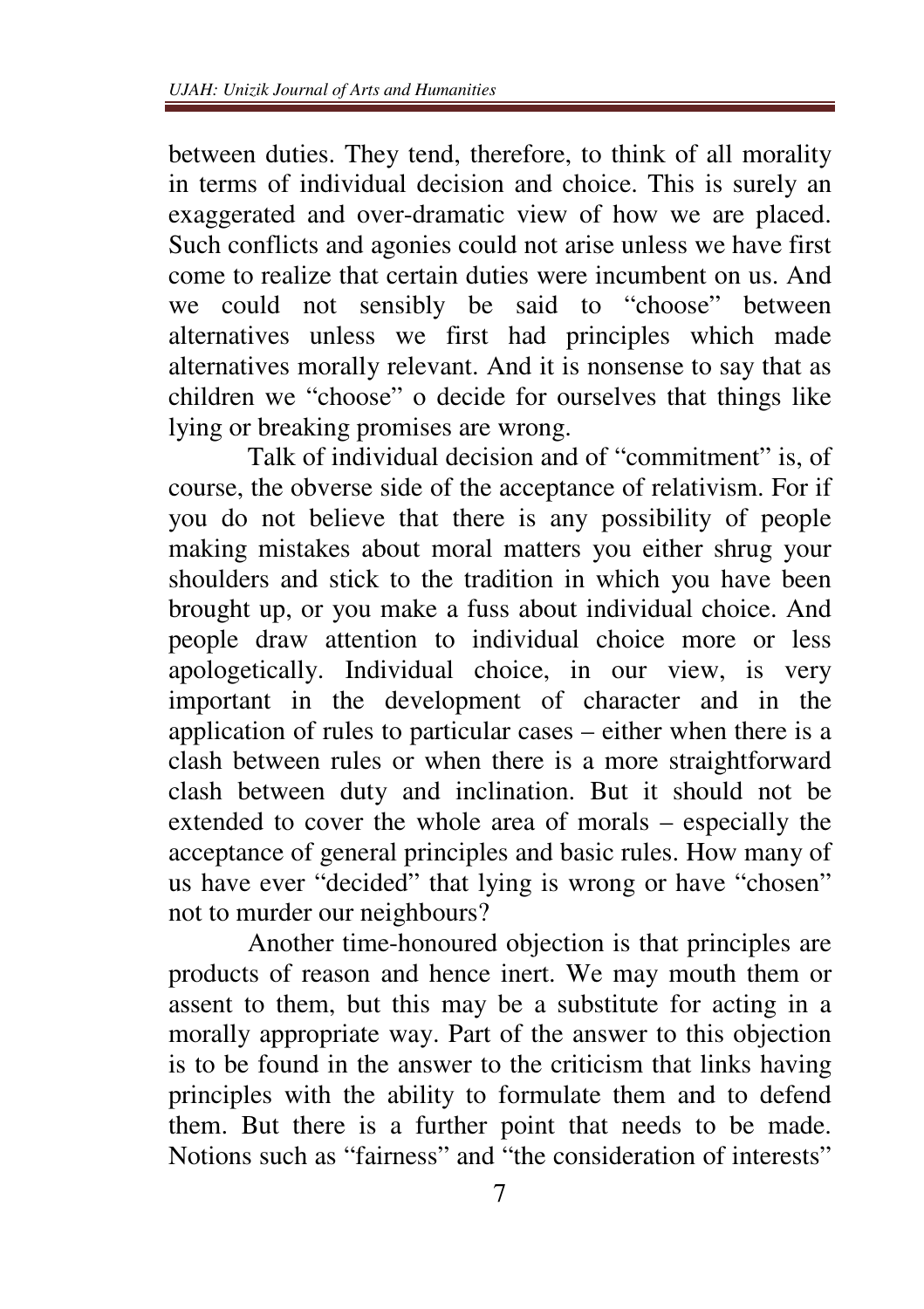are not affectively neutral. "That is unfair" is an appraisal which has more affinities with an appraisal such as "that is dangerous" than it has with a colourless judgment such as "that is oblong." Pointing out that someone is in pain is not at all like pointing out that he is five feet six inches tall.

The strength of the emotive theory of ethics derives from the fact that moral principles pick out features of situations which are not affectively neutral. This, however, does not make them inconsistent with living a life guided by reason; for this sort of life presupposes a whole constellation of such appraisals, e.g., that one should be consistent, impartial, and truthful, that one should have regard to relevance, accuracy, and clarity, and that one should respect evidence and other people as the source of arguments. It is only an irrationalist who welcomes contradictions in an argument, who laughs with delight when accused of inconsistency, or who is nonchalant when convicted of irrelevance. Science and any other rational activity presuppose such normative standards which are intimately connected with the passion for truth which gives point to rational activities. Unless people cared about relevance and had feelings about inconsistency science would not flourish as a form of human life. The usual contrast between reason and feeling is misconceived; for there are attitudes and appraisals which are the passionate side of the life of reason.

So much, then, for the usual objections to the conception of the moral life in which prominence is accorded to principles. Sure, we have said enough to establish their place in it. Let us now show how they can be seen to function in relation to concrete traditions to which MacIntyre ascribes so much importance and how they can save us from the existentialist predicament which he views as the logical alternative to being encased in a surviving code. But before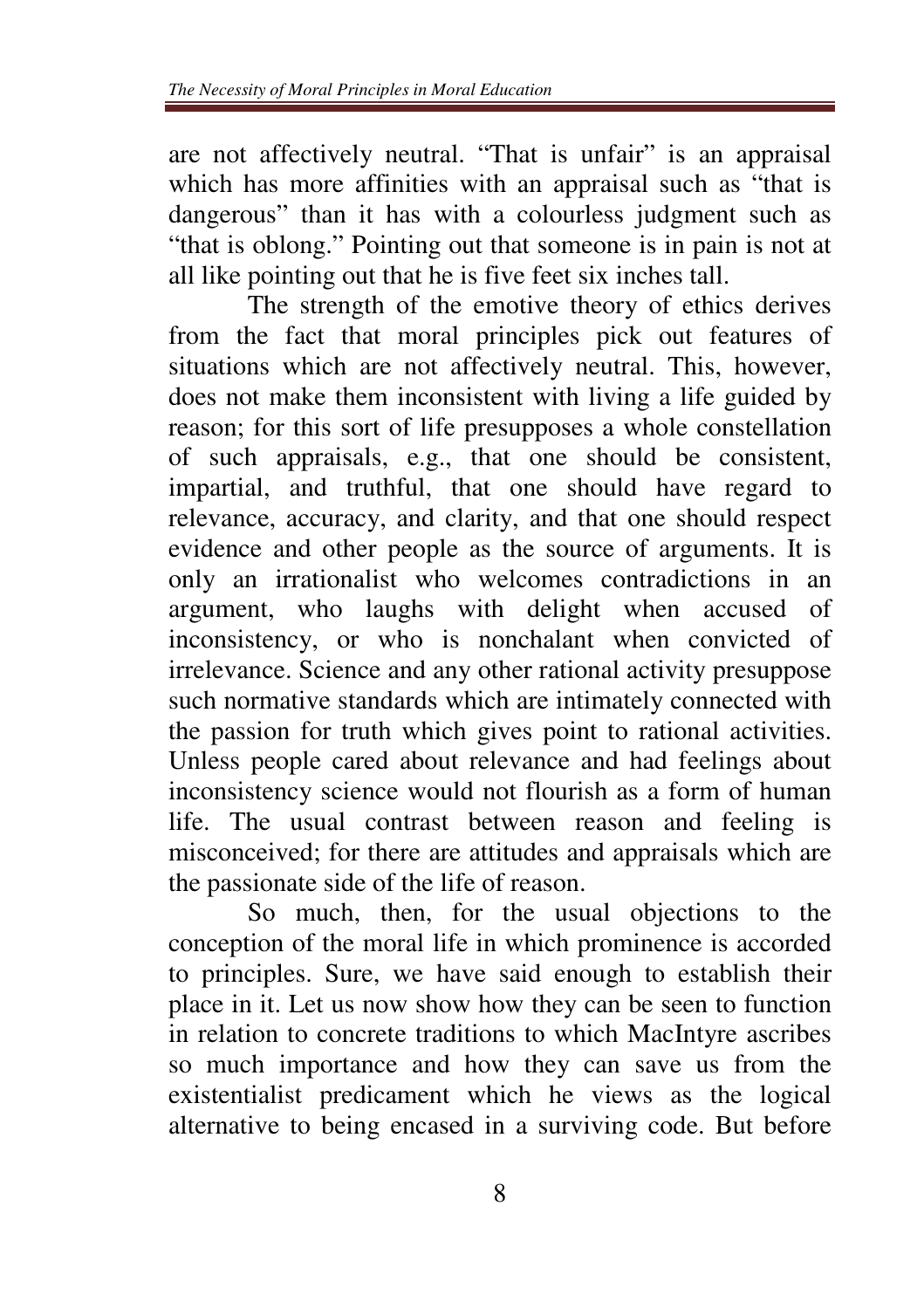delving to this discussion, let us first discuss the function of principles.

## **The Function of Principles**

There are some, like Alasdair MacIntyre (1967), McNaughton (2000, 256-275), Martha Nussbaum (2001, 310) who seems to hold that we have no middle way between allegiance to a surviving code and some kind of romantic protest. For, it is argued, moral terms such as "good" and "duty," once had determinate application within a close-knit society with clear-cut purposes and well-defined roles; but now, because of social change, they have broken adrift from these concrete moorings. A pale substitute is left in generalized notions such as "happiness" instead of concrete goals, and duty for duty's sake instead of duties connected with role performances that were manifestly related to the goals of the community. So we have a kind of moral schizophrenia in the form of irresolvable conflicts between "interest" and "duty" and no determinate criteria for applying these general notions, because their natural home has passed away. It is no wonder, on this view, that those who have not been brought up in one of the surviving tribalism make such a fuss about commitment and criterionless choice; for there is nothing else except those ancient realities to get a grip on.

# **The Birth of a Rational Morality Based on Principles**

Science and, of course, a more rational, universalistic type of morality emerged precisely because social change, economic expansion, and conquest led to a clash of codes and to conflict between competing views of moralities in the world. Men were led to reflect about which story about the world was true and which code was correct. In discussing and reflecting on these matters they came to accept higher order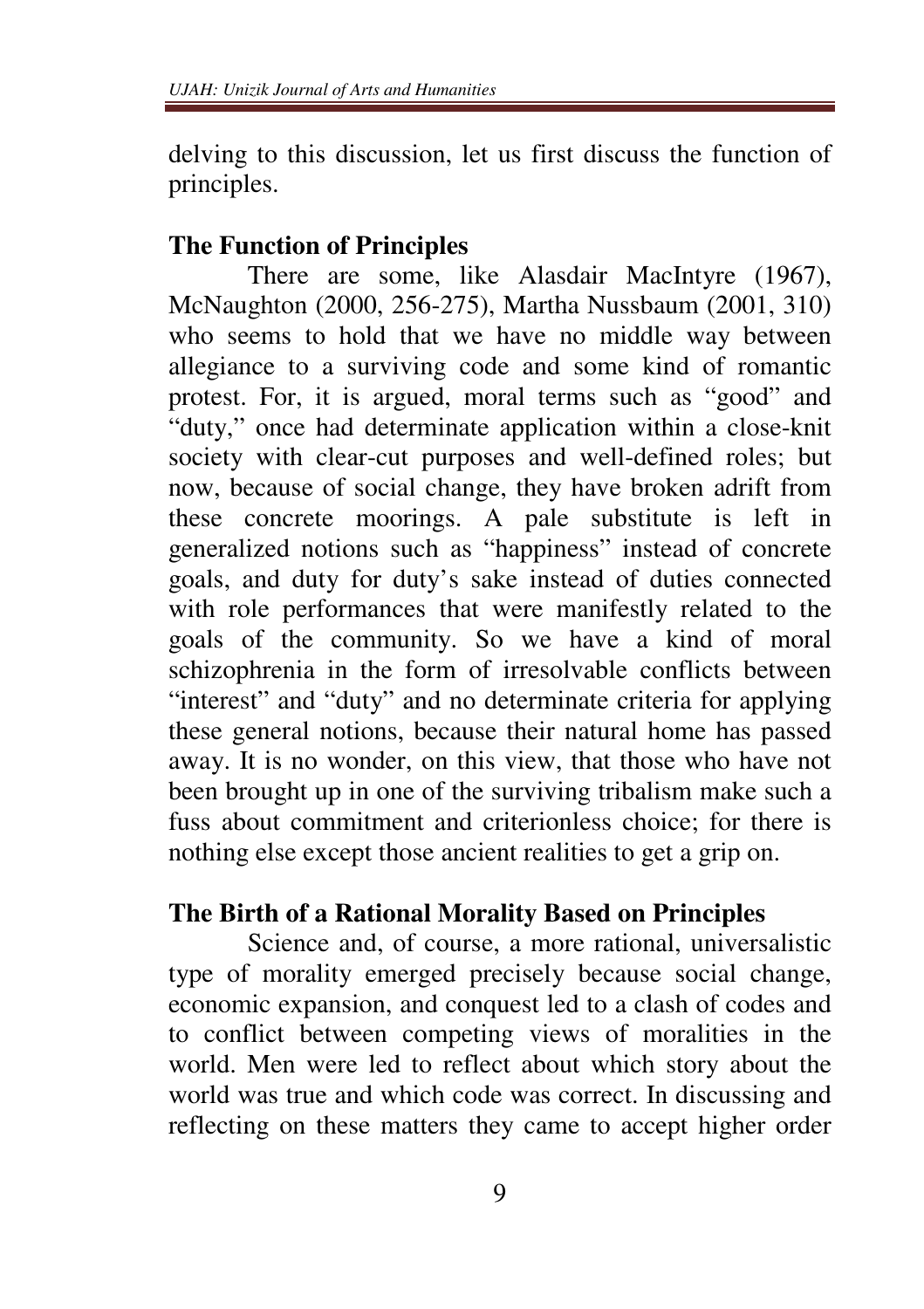principles on a procedural sort for determining such questions, hence the birth of a rational morality based on principles.

MacIntyre applauds people like Spinoza who drew attention to values connected with freedom and reason. He admits the supreme importance of truth-telling; he notes the massive consensus about basic rules for social living first emphasized by the natural law theorists, which H. L. Hart (1961) revived as the cornerstone of a moral system. But why was MacIntyre so unimpressed by this consensus that he gives such one-sided presentation of the predicament of modern man? It is mainly so, it seems, because an appeal to such principles and basic rules cannot give specific guidance to any individual who is perplexed about what he ought to do.

### **Difficulties about Concrete Guidance**

Two connected difficulties are incorporated in this type of objection to principles. The first, already mentioned, is that no concrete guidance can be provided by them for an individual who wants to know what he ought to do. This is usually illustrated by the case of the young man who came to Sartre wanting guidance about whether he should stay at home and look after his aged mother or go abroad and join the Free French (Oyeshile 1997, 186). How could an appeal to principles help him? Well, surely he only had a problem because he already acknowledged duties connected with his status as a son and as a citizen. Would Sartre have said to him "You have to decide this for yourself" if the alternative to joining the Free French has been presented as staying at home and accepting bribes from the Germans for information? And surely if what is claimed to be missing is a principle for deciding between these duties, there are principles which would rule out some reasons which he might give for pursuing one of the alternatives. Supposing, for instance, he said that he was inclined toward going abroad because he wanted to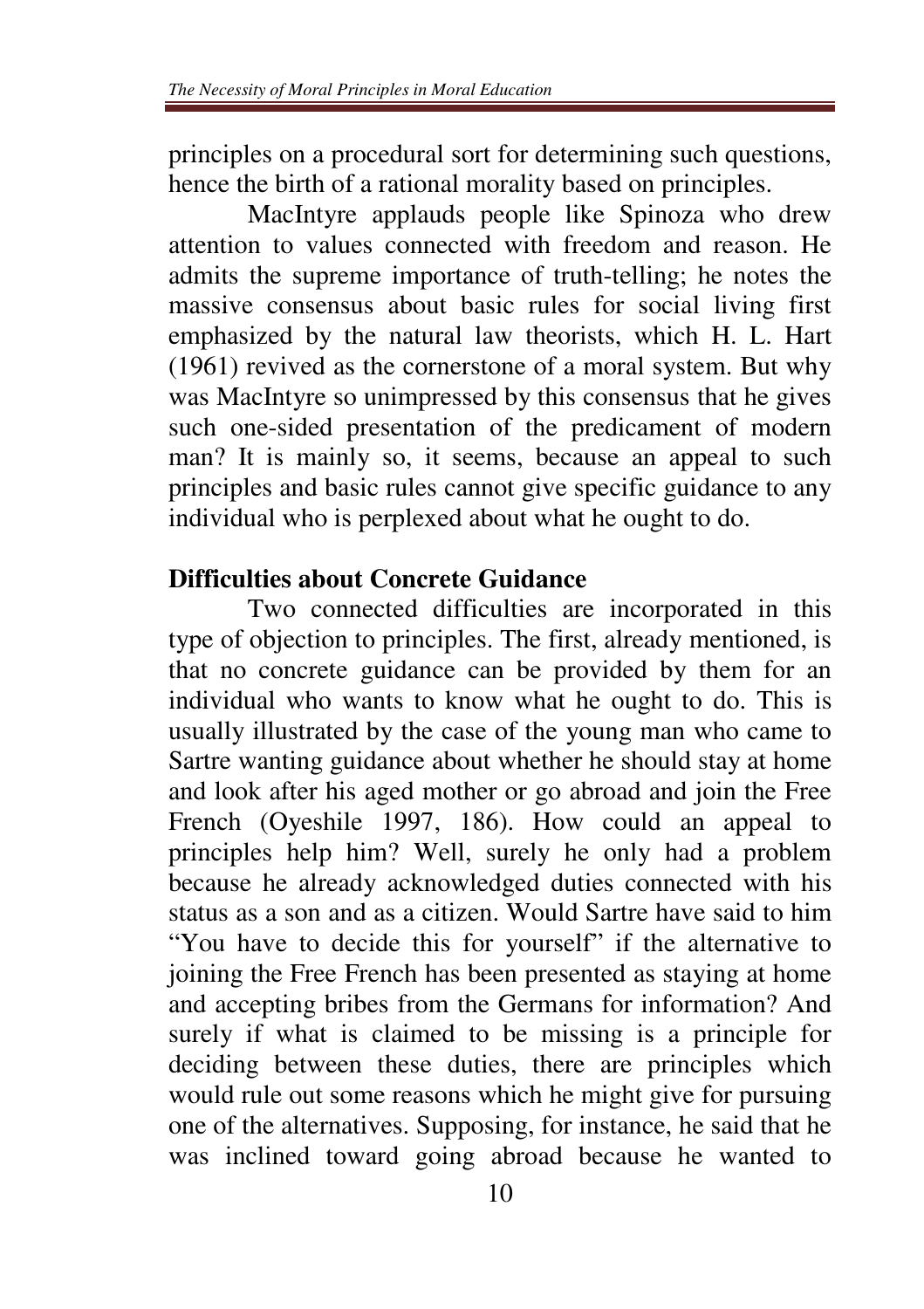determine precisely the height of St. Paul's Cathedral; would Sartre have applauded his exercise of criterionless choice?

The existentialist emphasis on "choice" is salutary, of course, in certain contexts. It is important, for instance, to stress man's general responsibility for the moral system which he accepts. This needs to be said against those who smugly assume that it is just there to be read off. It needs to be said, too, in the context of atrocities such as Belsen. It also emphasizes the extent to which character is destiny and the role which choices play in shaping the individual's character. In this kind of development, conflict situations are particularly important, and if fundamental principles conflict there is not much more that one can say than that the individual must make up his own mind or use his judgment. But we do not decide on our fundamental principles such as avoiding pain or being fair; still less do we "choose" them. Indeed, we would feel very uneasy in dealing with a man who did. And why should a moral theory be judged by its capacity to enable the individual to answer the question "What ought I do now?" as distinct from the question" What, in general, are there reasons for doing?

Do we expect casuistry from a moral philosopher or criteria for making up our own minds?

The more important difficulty is the one MacIntyre (1967: 24) observed; that fundamental principles such as "fairness" or "considering people's interests" give us such abstract criteria that they are useless because they always have to be interpreted in terms of a concrete tradition. We are very sympathetic to this objection, but I think that it also applies in varying degrees to all rational activities. To take a parallel: all scientists accept some higher order principle such as that one ought to test competing hypotheses by comparing the deduced consequences with observations. But this does not give them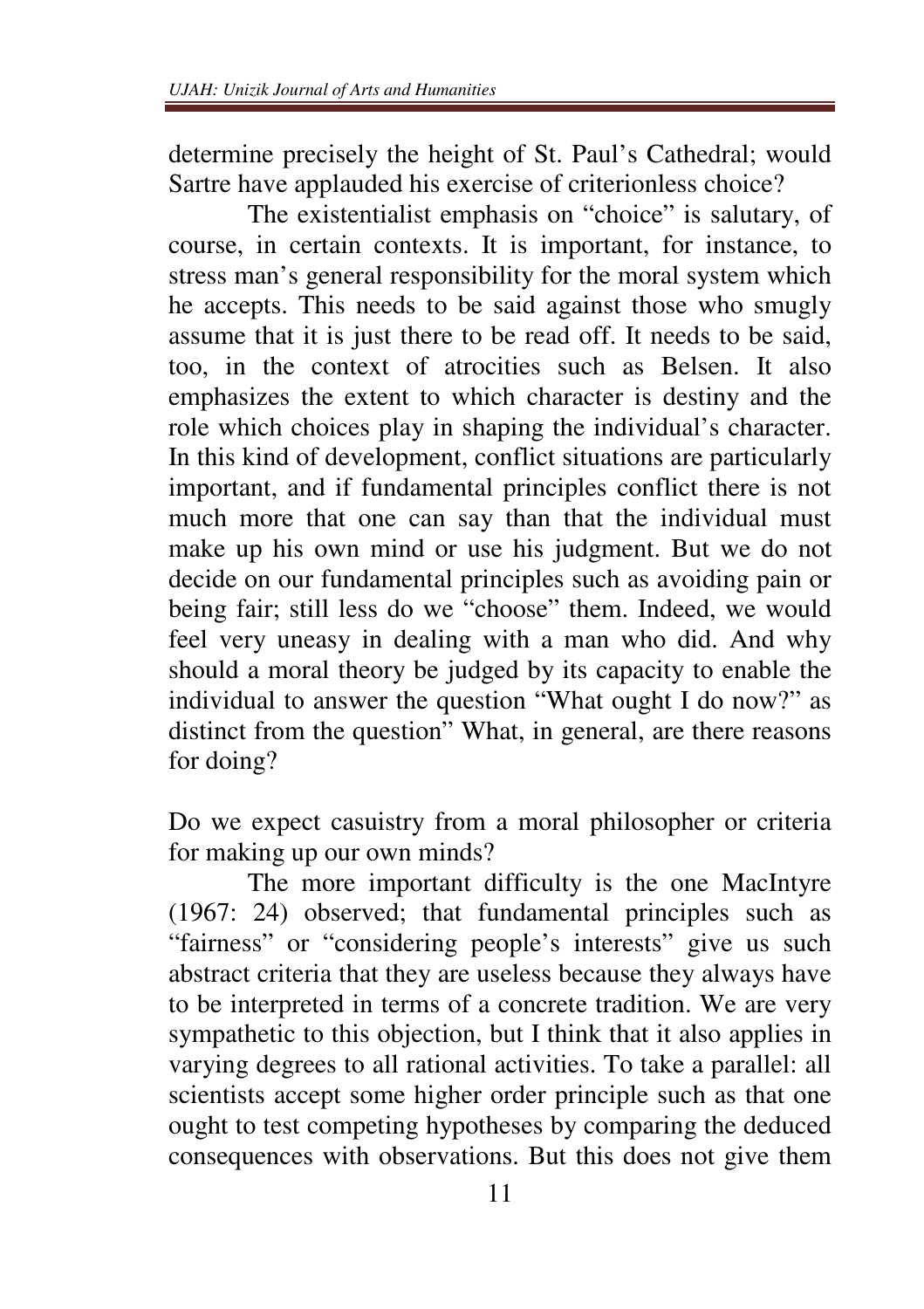concrete guidance for proceeding. It has to be interpreted. To start with, what is to count as an observation? The amount of social tradition and previous theory built into most observation procedures, especially in the social sciences, is obvious enough. And how is the importance of one set of observation to be assessed in relation to others? This is not unlike saying in the moral case: the suffering of people is affected impartially by a social practice. But what is to count as suffering and how is one person's suffering to be weighed against another's? But do difficulties of this sort render the procedural principles of science useless? If not, why should fundamental moral principles be regarded as useless?

Fundamental principles of morality such as fairness and the consideration of interests only give us general criteria of relevance for determining moral issues. They prescribe what sort of considerations are to count as reasons. Within such a framework we have to work out arrangements for organizing their lives together. And just as in science there is a fair degree of consensus at a low level of laws, so in the moral case there are basic rules, for example, concerning contracts, property, and the care of the young, which any rational man can see to be necessary to any continuing form of social life, man being what he is and the conditions of life on earth being what they are. For, given that the consideration of interests is a fundamental principle of morality and given that there is room for a vast amount of disagreement about what, ultimately, a man's interests are, there are nevertheless certain general conditions which it is in any man's interest to preserve however idiosyncratic his view of his interests. These include not only the avoidance of pain and injury but also the minimal rules for living together of the type already mentioned. Above this basic level there is room for any amount of disagreement and development. People are too apt to conclude that just because some moral matters are controversial and variable, for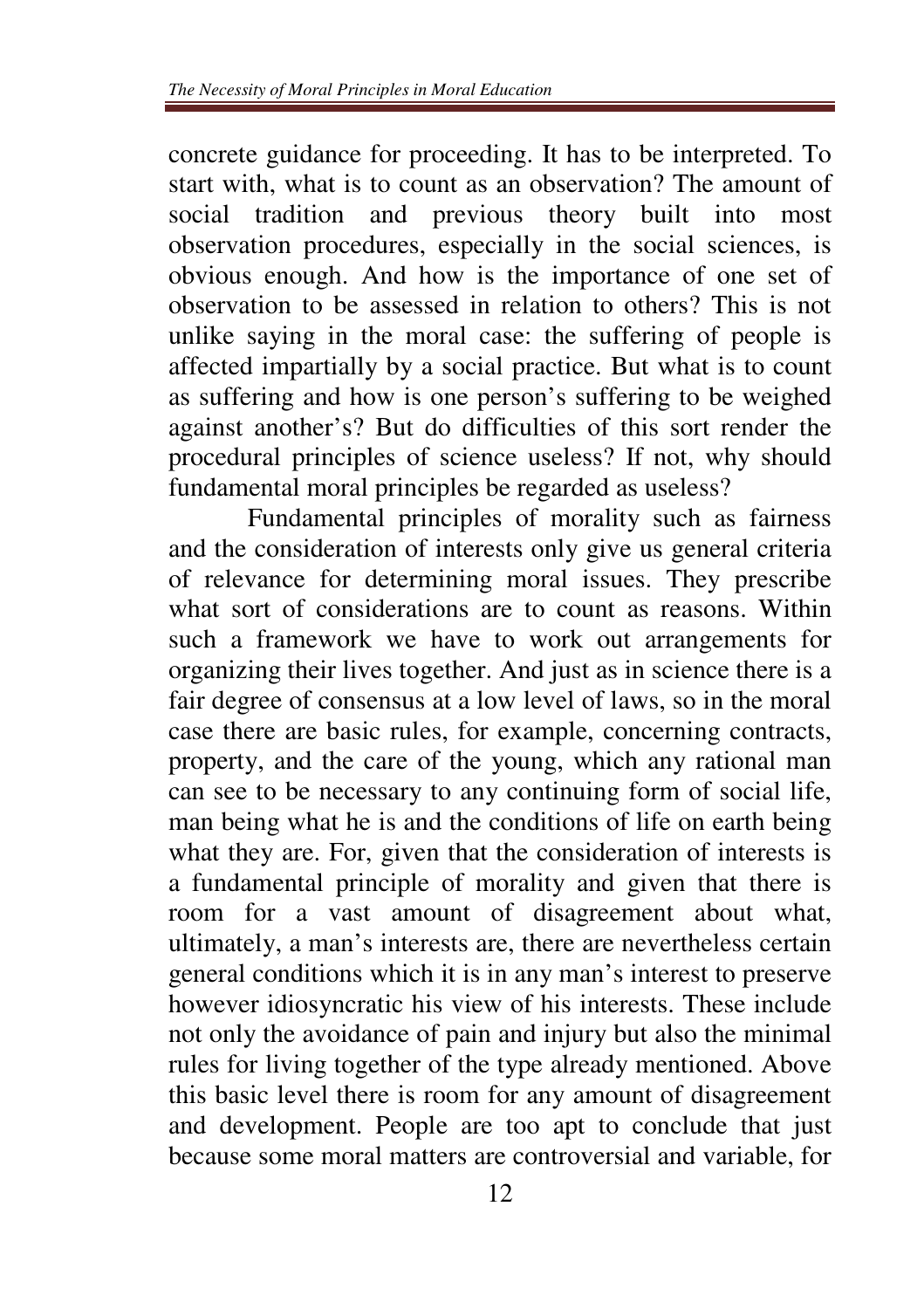instance sexual matters, the whole moral fabric is unstable. It is as if they reason: In Africa men have several wives, in Europe only one, in U.S.A only one at a time; therefore all morals are a matter of taste! As evils, murder and theft are just as culture-bound as spitting in the street!

The point surely is that stability and consensus at a basic level are quite compatible with change and experiment at other levels. Indeed to expect any final "solution," any secure resting place in social or personal life, is to be a victim of the basic illusion which is shared by most opponents of democracy, that of belief in some kind of certainty or perfection. But in determining what basic rules are and in seeking above this level ways of living which may be improvements on those we may have inherited, we make use of principles. Such principles have to be interpreted in terms of concrete traditions; they cannot prescribe precisely what we ought to do, but at least they rule out certain courses of action and sensitize us to features of a situation which are morally relevant. They function more as signposts than as guidebooks.

Let us now show how principles can be seen to function in relation to concrete traditions to which MacIntyre ascribes so much importance and how they can save us from the existentialist predicament which he views as the logical alternative to being encased in a surviving code.

### **The Complexity and Concreteness of the Moral Life**

A man who accepts principles is too often represented as living in some kind of social vacuum and attempting to deduce from his principles a concrete way of living. This is an absurd suggestion. To start with, the disposition to appeal to principles is not something that men have by nature, any more than reason itself is some kind of inner gadget that men switch on when the occasion arises. If thinking is the soul's dialogue with itself, the dialogue within mirrors the dialogue without.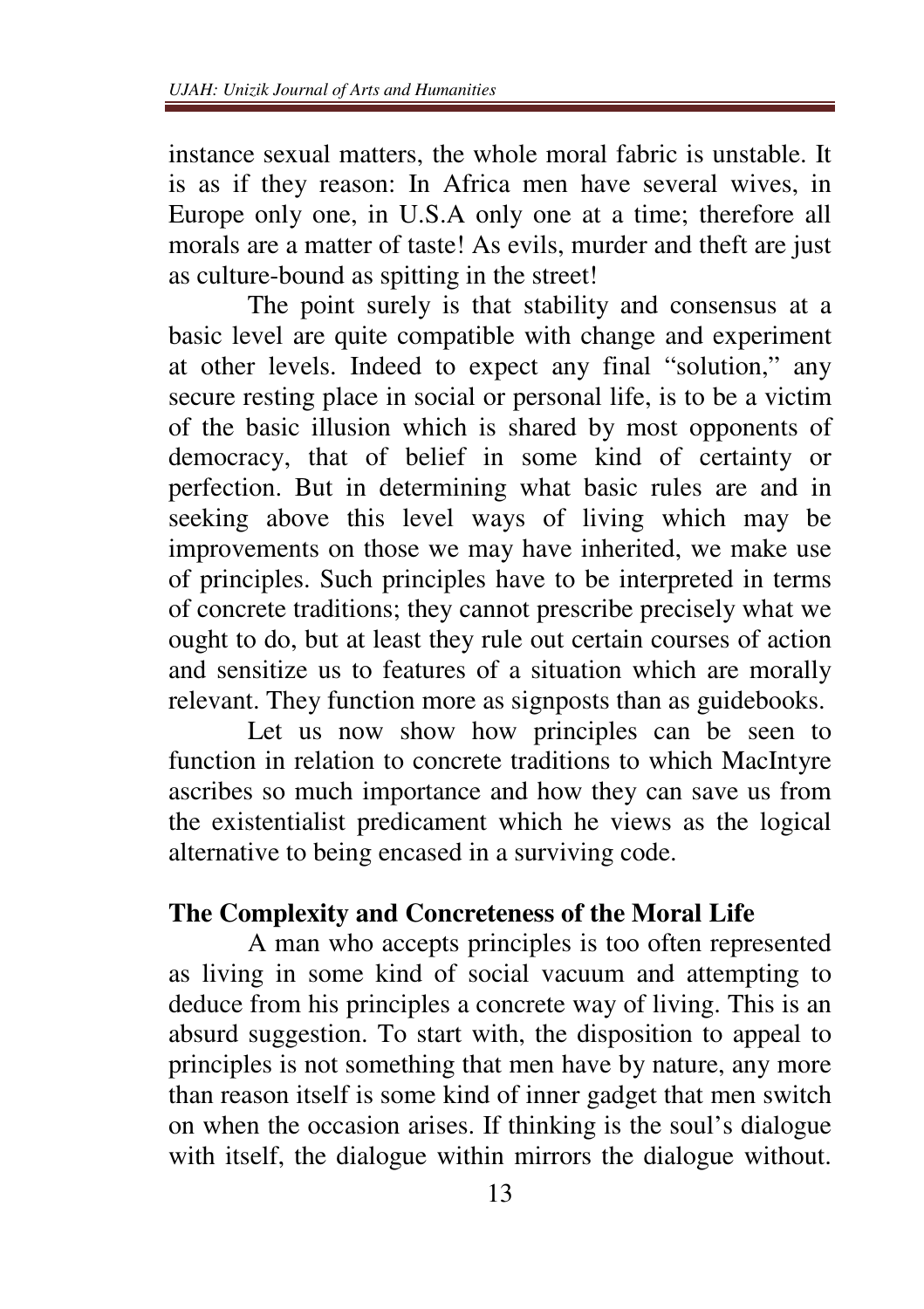To be critical is to have kept critical company, to have identified oneself with that segment of society which accepts certain principles in considering its practices. Rationality, of which science is a supreme example, is itself a tradition. Rational men are brought up in the tradition that traditions are not immune from criticism.

But criticism, thinking things out for oneself, and other such activities connected with a rational type of morality, cannot be exercised without some concrete content. For how can one be critical without being brought up in something to be critical of? In other words, to be critical is to be critical of something. Again, how can one think things out for oneself unless one's routines break down or one's roles conflict? Adherence to principles must not be conceived of as selfcontained; it must be conceived of as being bound up with and modifying some kind of content. Scientists cannot think scientifically without having any content to think about.

# **Complexity**

In an open society this content is considerably more complex than in those small, self-contained communities where, according to MacIntyre, concepts such as "good" and "duty" had their natural home. The notion, for instance, that people are persons with rights and duties distinct from those connected with their roles is an alien notion in such close-knit communities. But once this is admitted, as was widely the case with the coming of Stoicism and Christianity, the content of the moral life becomes immediately much more complicated. For the norms connected with treating people as persons begin to interpenetrate those connected with roles and with the accepted goals of life. In trying to get a clear idea, therefore, about the contours of our moral life it is necessary to consider its complexity before we can grasp the concrete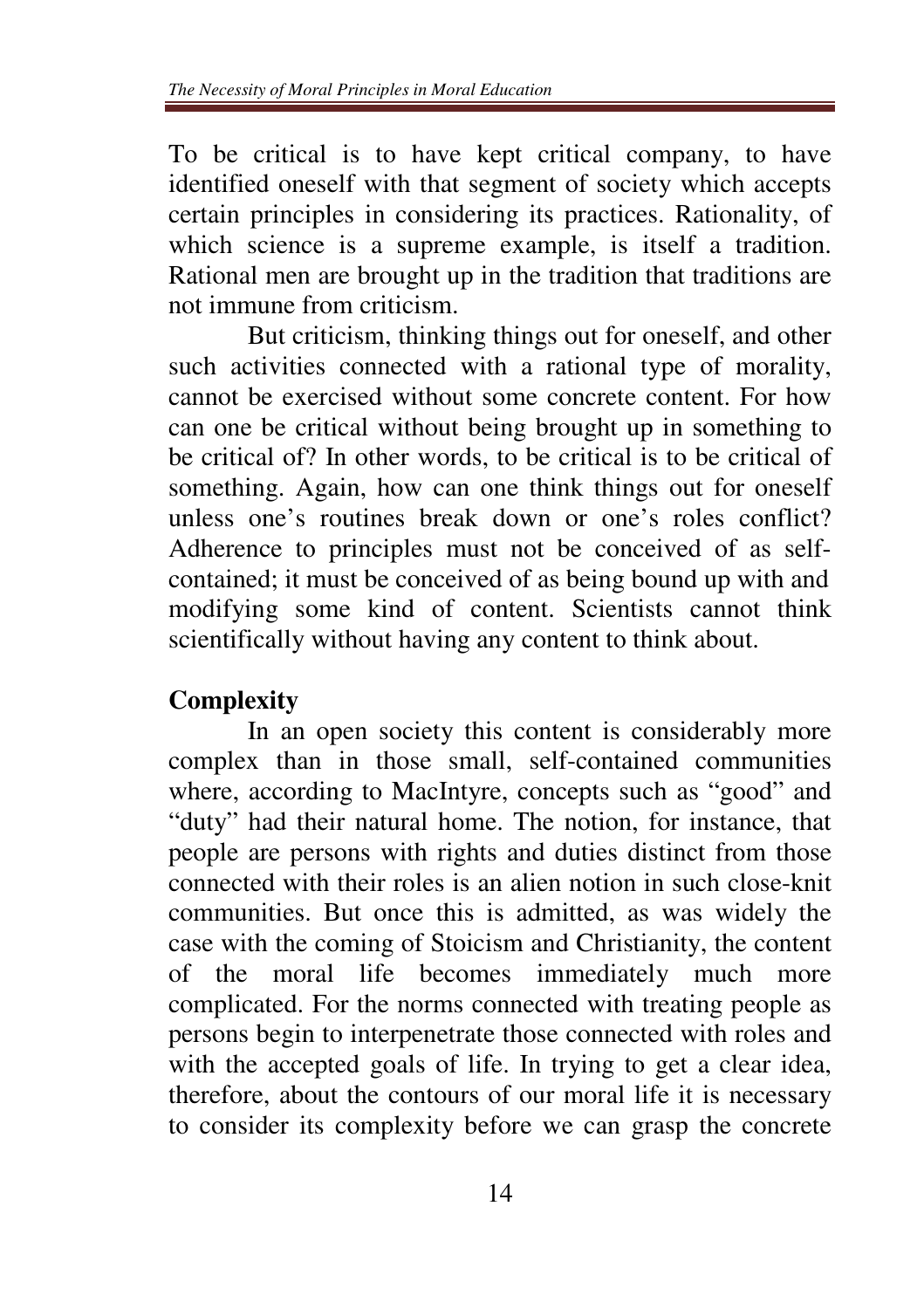ways in which principles enter into it. At least five facets of our moral life must be distinguished (Sidgwick 1987, 15).

First of all, under concepts such as "good," "desirable," and "worthwhile," fall those activities which are thought to be so important that time must be spent on initiating children into them. These include things such as science, poetry, and engineering and possibly a variety of games and pastimes. Most of these are intimately connected not only with occupations and professions but also with possible vocations and ideals of life. In our type of society they provide a variety of options within which an individual can make something of himself if he is encouraged to pursue his own bent as the principle of freedom demands.

Second, under the concepts of "obligation" and "duty," fall ways of behaving connected with social roles. Much of a person's moral life is taken up with his station and its duties, with what is required of him as a husband, father, citizen, and member of a profession or occupation.

Third, there are those duties, more prominent in an open society, which are not specifically connected with any social role but which relate to the following of general rules governing conduct between members of a society. Rules such as those of unselfishness, fairness, and honesty are examples. These affect the manner in which an individual conducts himself within a role as well as in his noninstitutionalized relationships with others. They are personalized as character traits.

Fourth, there are equally wide-ranging goals of life which are personalized in the form of "motives." These are purposes not confined to particular activities or roles, which derive from non-neutral appraisals of a man's situation. Examples are ambition, envy, benevolence, and greed. An ambitious man, for instance, is one who is moved by the thought of getting ahead of others in a whole variety of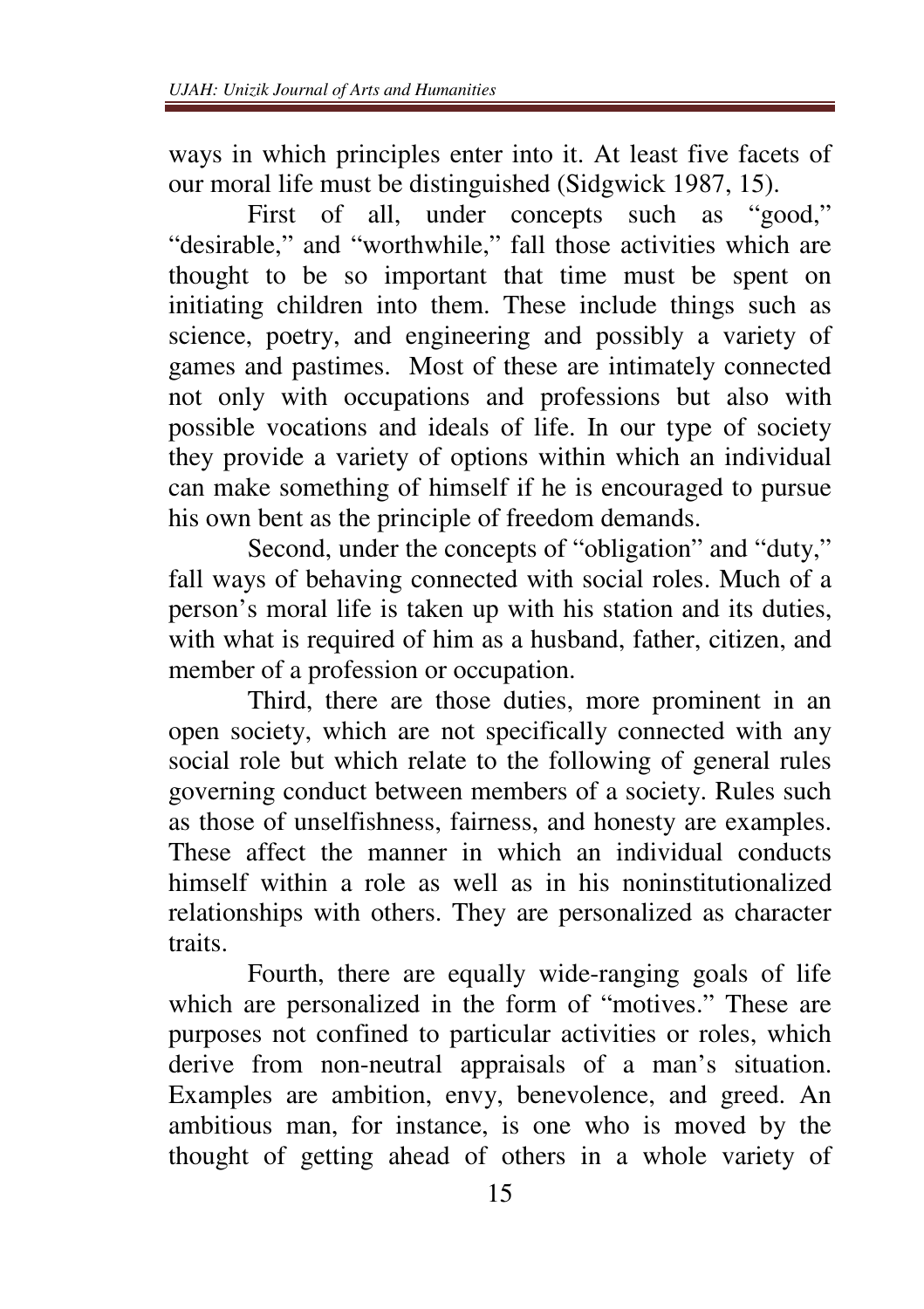contexts. Both traits of character and motives can be thought of as virtues and vices. The traits of fairness and honesty are virtues; those of meanness and selfishness are vices. The motives of benevolence and gratitude are virtues; those of greed and lust are vices. Both character traits and motives, when looked at in a justificatory context, incorporate considerations that can be regarded as fundamental principles. Examples would be fairness and benevolence, which can be appealed to in order to criticize or justify not only other traits and motives, but also conduct covered by activities and role performances.

There are, finally very general traits of character which relate not so much to the rules a man follows or to the purposes he pursues as to the manner in which he follows or pursues them. Examples would be integrity, persistence, determination, conscientiousness, and consistency. These are all connected with what used to be called "the will."

The point is spelling out this complexity of our normal life to rid us straightaway of any simple-minded view that moral education is just a matter of getting children to have "good personal relationships" or to observe interpersonal rules like those relating to sex, stealing, and selfishness. It emphatically is not. To get a boy committed to some worthwhile activity, such as chemistry or engineering, is no less part of his moral education than damping down his selfishness; so also is getting him really committed to the duties defining his role as a husband or teacher. These duties, of course, must be interpreted in a way which is sensitized by the principle of respect for persons; but no adequate morality could be constituted purely out of fee-floating personal obligations. $^{11}$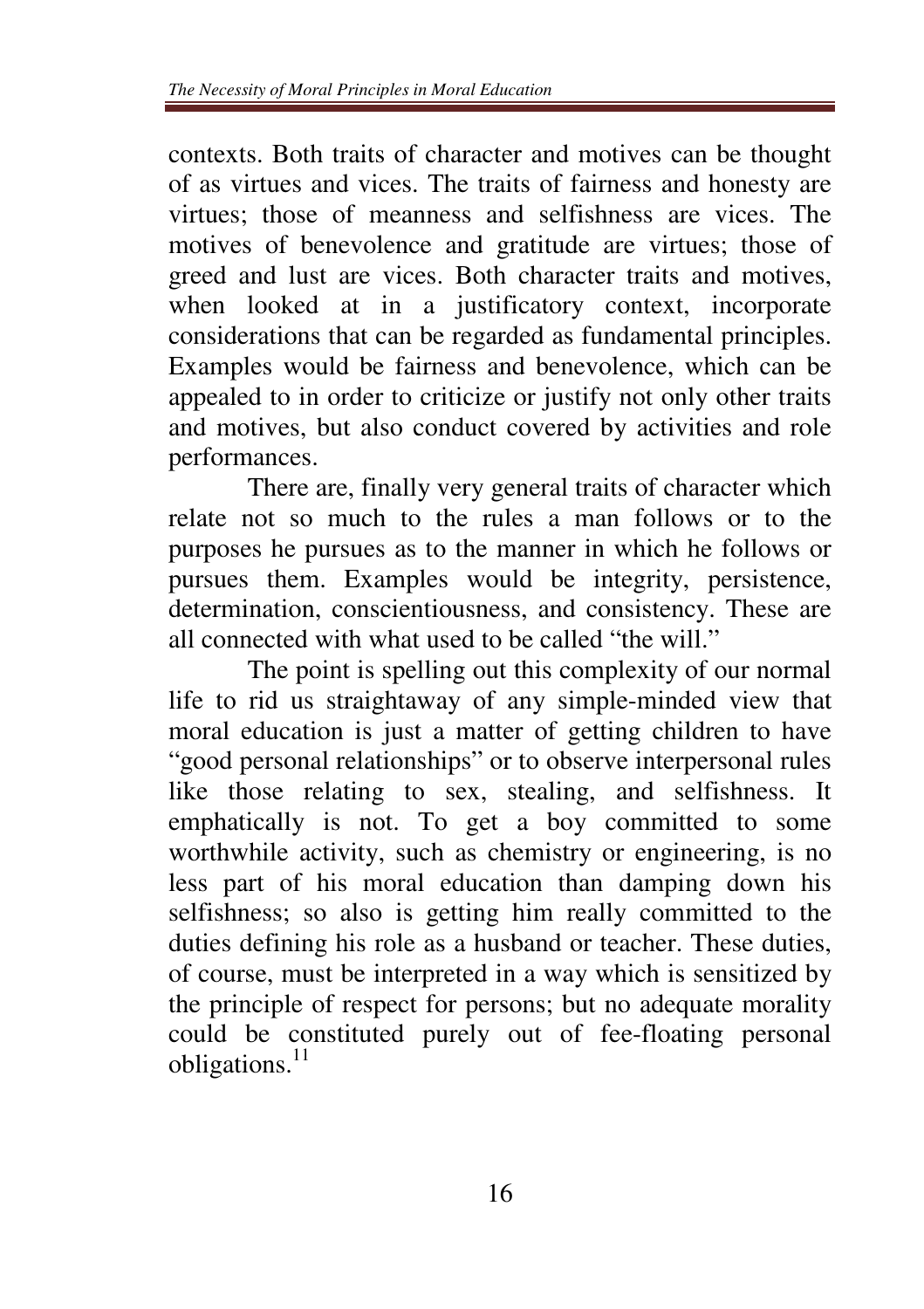#### **Concreteness**

So much for the complexity of the content of the moral life which is to form the basis for any rational morality that appeals to principles. Let us now turn to the matter of concreteness in the interpretation of fundamental principles and moral ideals. The burden of the attack on principles by people like MacIntyre, Dancy and Winch is to be found in Edmund Burke (1992); it is that they are too abstract. The lines of morality are not like the ideal lines of mathematics. Our contention is that principles can be conceived of and must be conceived of as entering into the moral life in a perfectly concrete way without making them completely culture-bound*.*

*Impartiality*. The most fundamental principle of all practical reasoning is that of impartiality. This is really the demand that excludes arbitrariness, which maintains that distinctions shall be made only where there are relevant differences. This is essential to reasoning, in that what is meant by a reason for doing *A* rather than *B* is some aspect under which it is viewed which makes it relevantly different. But though this principle gives negative guidance in that it rules out arbitrariness, making an exception of oneself, and so on, it is immediately obvious that it is quite impossible to apply without some other principle which determines criteria of relevance. The most obvious principle to supply such criteria is that of the consideration of interests, which is personalized in virtues such as benevolence and kindness.

*The Consideration of Interests.* In practice the rays of this principle are largely refracted through the prism of our social roles and general duties as members of a society. If we are teachers, for instance, considering the people's interests amounts, to a large extent, to considering the interests of children entrusted to our care. I once taught with a man who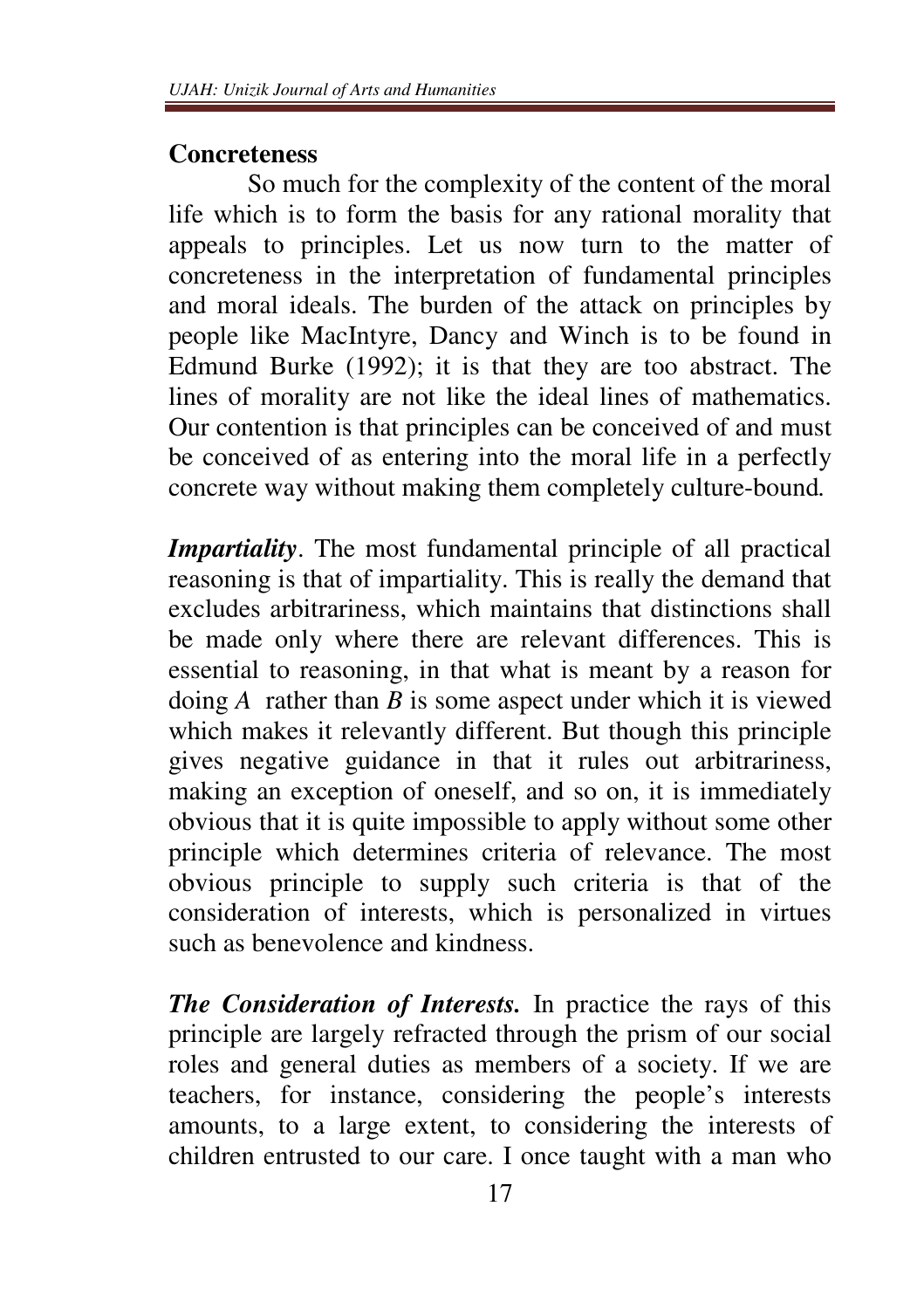had such a wide-ranging concern for people's interests that he used to tell his class to get on with some work and to sit there with them, writing letters to old scholars, in order to get them to subscribe to an "Aid to India" fund. His present scholars were, of course, bored to death! He certainly had a somewhat abstract approach to considering people's interests!

Most utilitarians, following Mill and Sidgwick, have stressed the importance of Mill's "secondary principles" in morality. The utilitarian, Mill argued, has not got to be constantly weighing the effects of his actions on people's interests any more than a Christian has to read through the Bible every time before he acts. The experience of a society with regard to the tendencies of actions in relation to people's interests lies behind its roles and general rules. The principle that one should consider people's interests acts also as an ever-present corrective to, and possible ground of criticism of, to rules and social practices which can also be appealed to when rules conflict. This point is well made by Stephen Toulmin (1950) in his book on ethics. A man could stick too closely to his role and accept too uncritically what was expected of him generally as a member of society. He might be very much an organization man or a man of puritanical disposition, riddled with rules that might have lost their point, or without sensitivity to the suffering caused by unthinking insistence on the letter of the law. What would be lacking would be that sensitivity to suffering caused by actions and social practices which finds expression in virtues such as benevolence, kindness, and what Hume called "the sentiment of humanity" (Nurry 1997, 143).

*Freedom.* Giving interpersonal support to the consideration of interests is the principle of freedom which lays it down that other things being equal, people should be allowed to do what they want, or that, in others, reasons should be given for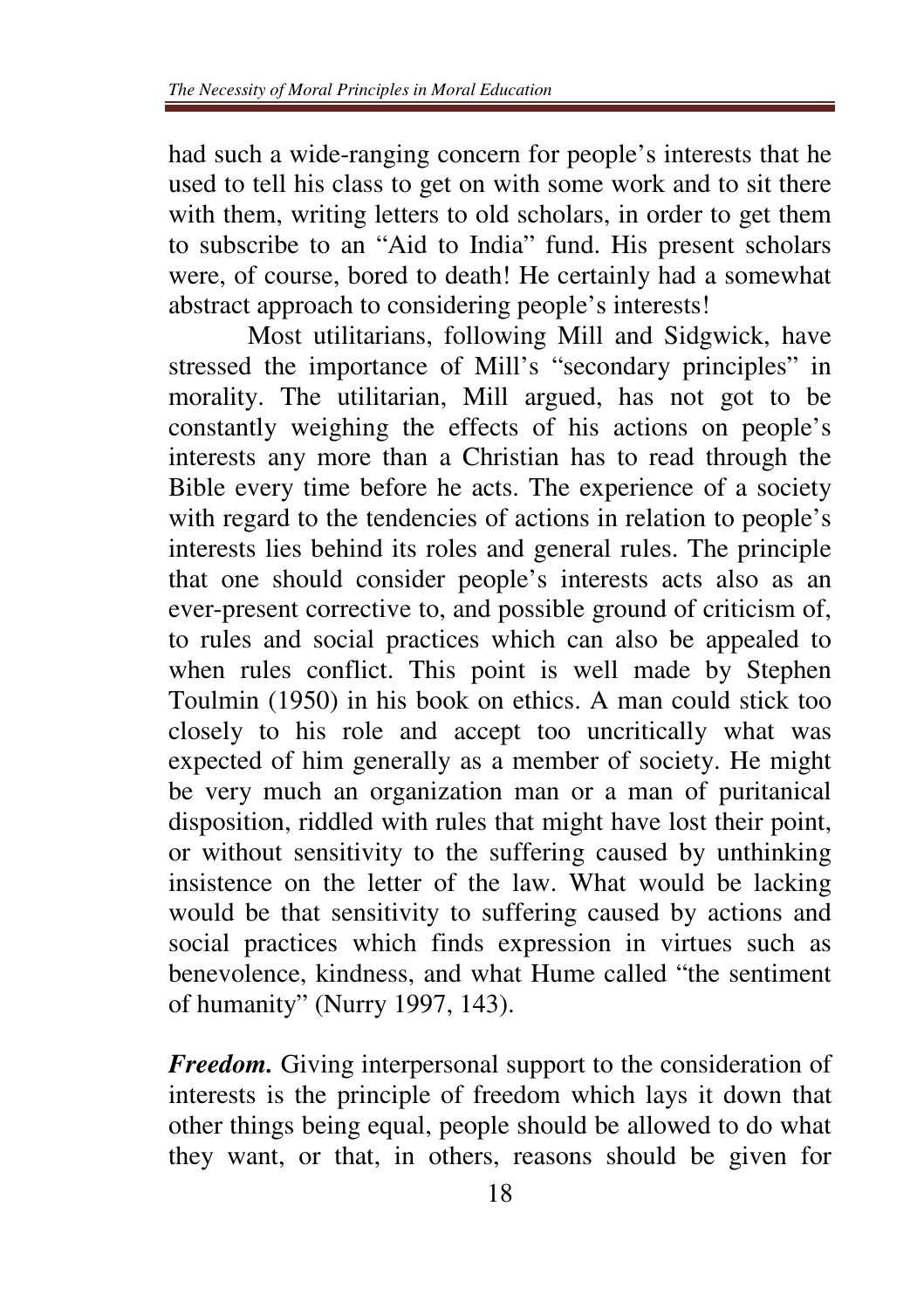constraining people in their pursuit of what they take to be good (Kant 1999, 133).

 This combines two notions, that is "wants" and that of "constraints," and immediately the concrete questions crowd in "What is it that people might want to do?" and "What sorts of constraints should be absent?" What, too, is to count as a constraint? Is it the want to walk about nude or to speak one's mind in public that is at issue? And are the constraints those of the bully or those of public opinion? The situation becomes even more complicated once we realize that, men being what they are, we are only in fact free from obnoxious constraints like of the bully if we are wiling to accept the milder and more leveling constraints of law. And so concreteness asserts itself. The principle only provides a general assumption, albeit one of far-reaching importance. At what point we decide that there are good reasons for constraining people because, for instance, they are damaging the interests of others, is a matter of judgment.

Closely related to the principle of freedom are ideals like "the self-development of the individual" and personal autonomy. But here again, concreteness is imperative, for what can "development" mean unless we build into the concept those modes of experience that it has taken the human race so long to evolve? And what sort of "self" is going to develop? Granted that this must come to a certain extent from the individual, who does this partly by his "choices," must not this "self" be fairly closely related to the normal stock of motives and character traits which are called virtues? And is it not desirable that higher order character traits, such as persistence and integrity, be exhibited in the development of "self"? And how can the pressure for independence and the making of choices arise unless the individual genuinely feels conflicting obligations deriving from his occupancy of social roles and his acceptance of the general rules of society? And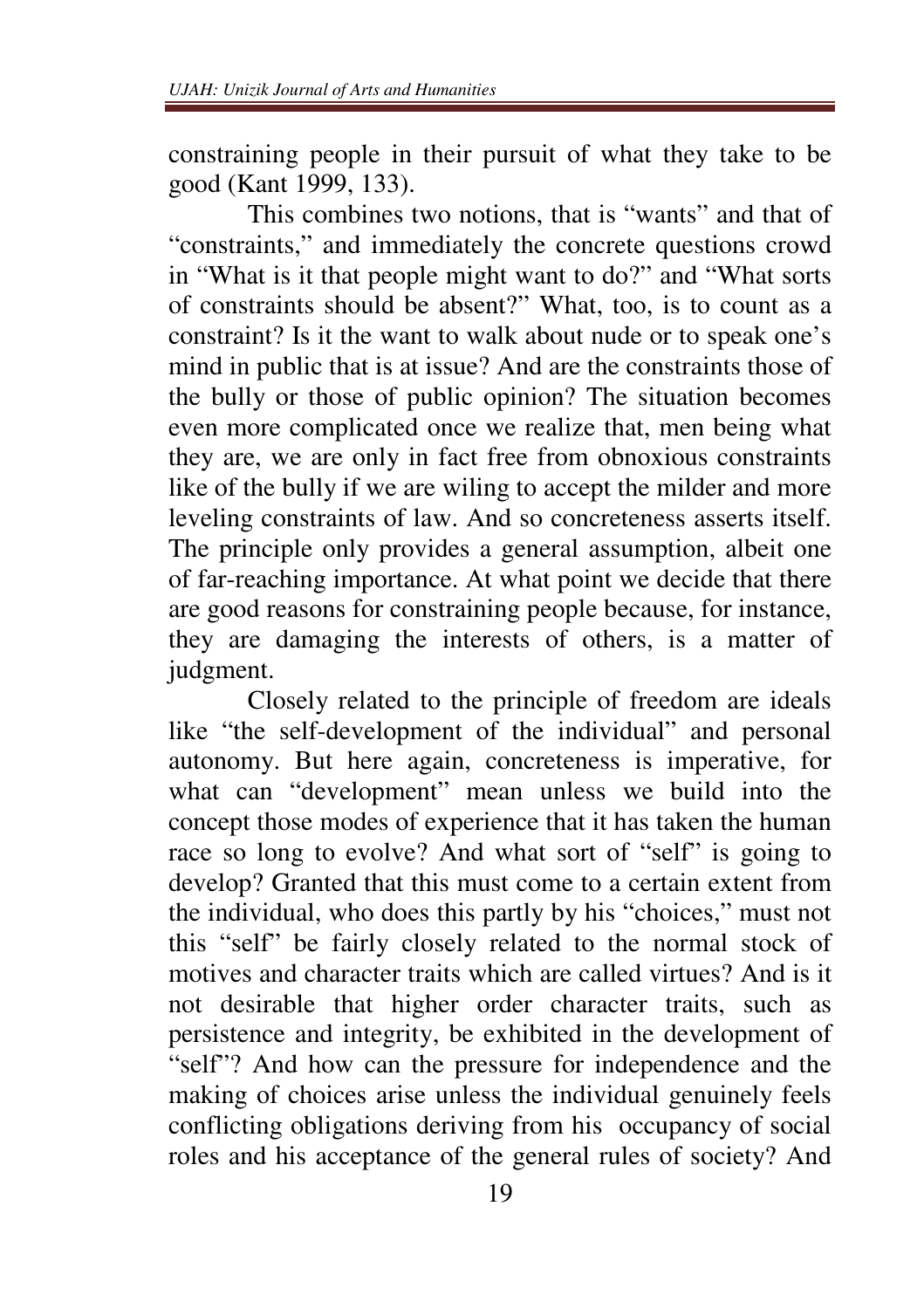what point is there in choice unless the individual thinks that what he decides can be better or worse, wise or foolish? And if he thinks that any particular act is not a pointless performance he must already accept that there are general principles which pick out relevant features of the alternatives open to him.

All of this adds up to the general conclusion that the ideals connected with the principle of freedom are unintelligible except against a background of desirable activities, roles, and rules between which the individual has to choose and that any proper choice (as distinct from random plumping) presupposes principles other than freedom in the light of which alternatives can be assessed.

*Respect for Person (Timmermann 2008, 76***).** The same sort of point can be made about respect for persons, another fundamental principle which underlies and acts as corrective to so many of our formalized dealings with other men. Indeed, much of the content of this principle has to be defined negatively in such concrete contexts. To show lack of respect for a person is, for instance, to treat him in a role situation as merely a functionary, to be impervious to the fact that he, like us, has aspirations that matter to him, is a center of evaluation and choice, takes pride in his achievements, and has his own unique point of view on the world. Or it is to treat him merely as a participant in an activity who is to be assessed purely in terms of his skill and competence in that activity. Worse at something becomes generalized to worse as a human being. In a similar way an excess of group loyalty or fellow-feeling can make a man seem not just different in some respects but generally inferior as a human being. Respect for persons, too, is at the bottom of our conviction that some motives are vices – lust, for instance, and envy and a certain kind of humility.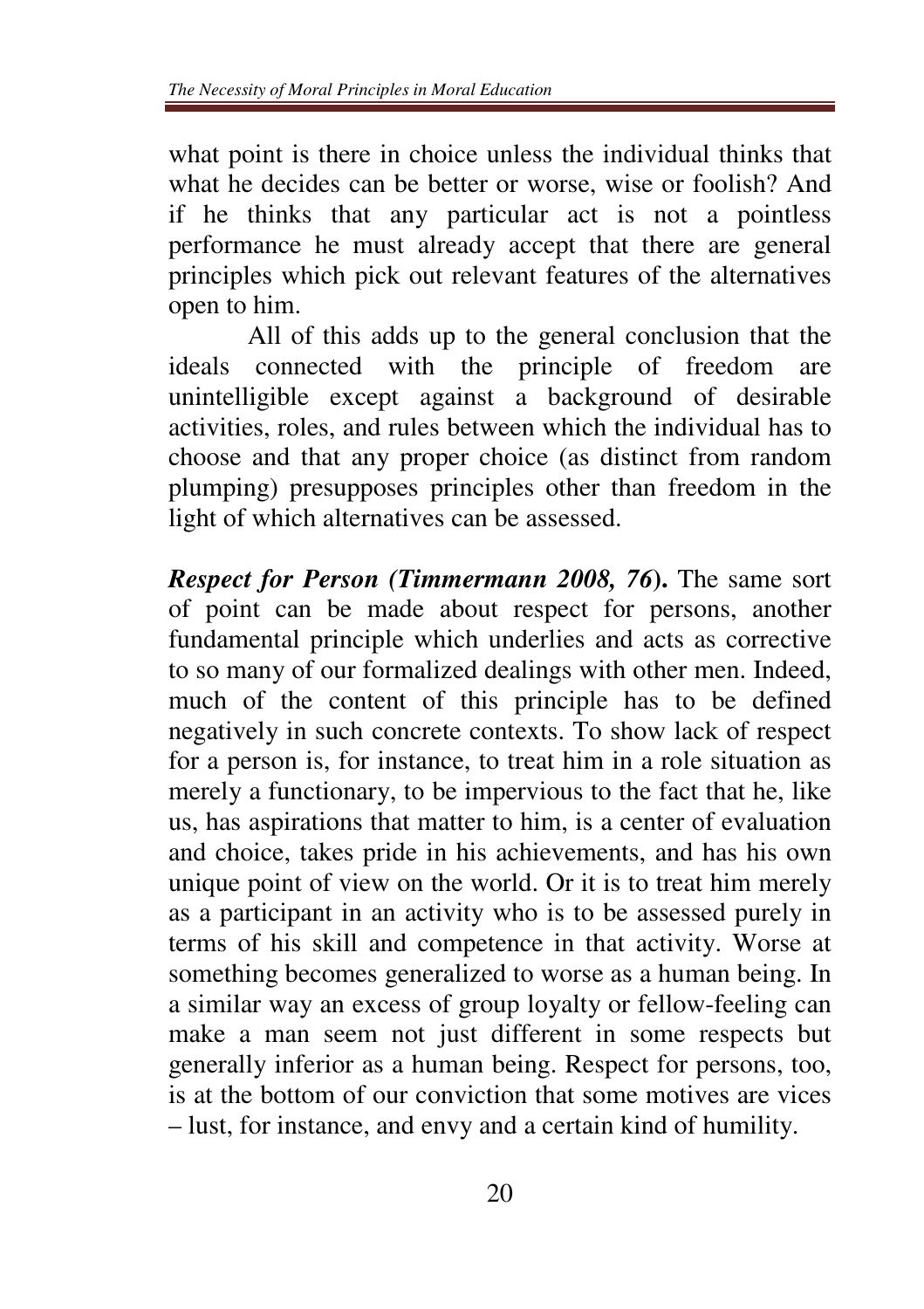## **Conclusion**

Our task was to show the place of moral principles in moral education in a society where the child's freedom to make choices for himself is emphatically emphasized. While the child's freedom is to be respected, it must also be acknowledged that the child cannot be allowed to make all decisions for himself. He must be guided by the rules already accepted as moral principles in the society. However, synthesis must be sought by making explicit the mode of experience which has gradually enabled civilized people to distinguish what is a matter of morals from what is a matter of custom or law, and which has enable them to revise and criticize the code in which they have been brought up, and gradually to stand on their own feet as autonomous moral beings. Such revision and critique would not have been possible but for the existence of moral principles which they must of necessity grasp. Hence, a discourse on moral education will be of no good if there is no synthesis between principles and self-directed learning. It is against this background that the romanticists' attack on moral principles crumbles.

### **Emmanuel Jerome Udokang**

 *Department of Philosophy and Religions University of Benin, Benin-City Edo State*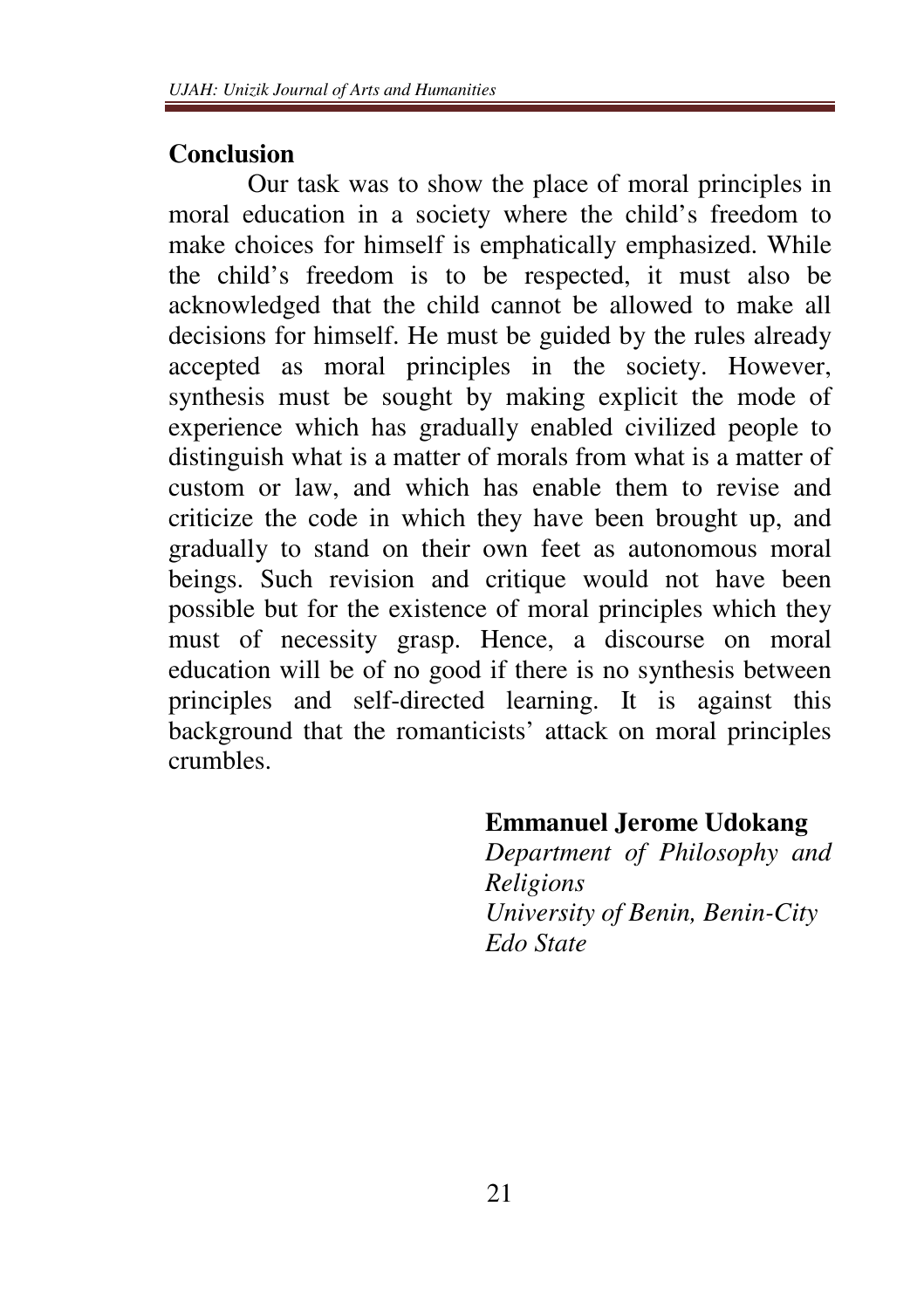#### **References**

- Dancy, J. 2004. *Ethics without Principles.* Oxford: Oxford University Press.
- Hart, H.L. 1961. *The Concept of Law.* London: Oxford University Press.
- Kant, I. 1999 *Groundwork of the Metaphysics of Moral.* Tran. H. J. Paton, New York: Hafner Press.
- MacIntyre, A. 1967. *A Short History of Ethics.* London: Routledge and Kegan Paul.
- Nurry, J. 1997. *Hume and Kant.* London: Darton Press.
- Nussbaum, M. C. 2001. *The Fragility of Goodness, Luck, and Ethics in Greek Tragedy and Philosophy. Revised Edition.* Cambridge: Cambridge University Press.
- Oakeshott, M.1962. The Tower of Babel. *Rationalism in Politics.* London: Methuen.
- Oyeshile, O. 1997. Sartre's Ontology and the Subjectivity of the Individual. *The Great Philosophers vol. II..* Aba: AAU. 182-212.

Ozumba, G. 2001. *Theories of Ethics.* Aba: AAU.

- Peters R. S. 1966. *Ethics and Education.* London: Allen and Unwin.
- Peters, R. S. 1967. The Status of Social Principles and Objectives in a Changing Society. *The Educational Implications of Social and Economic Change*. School